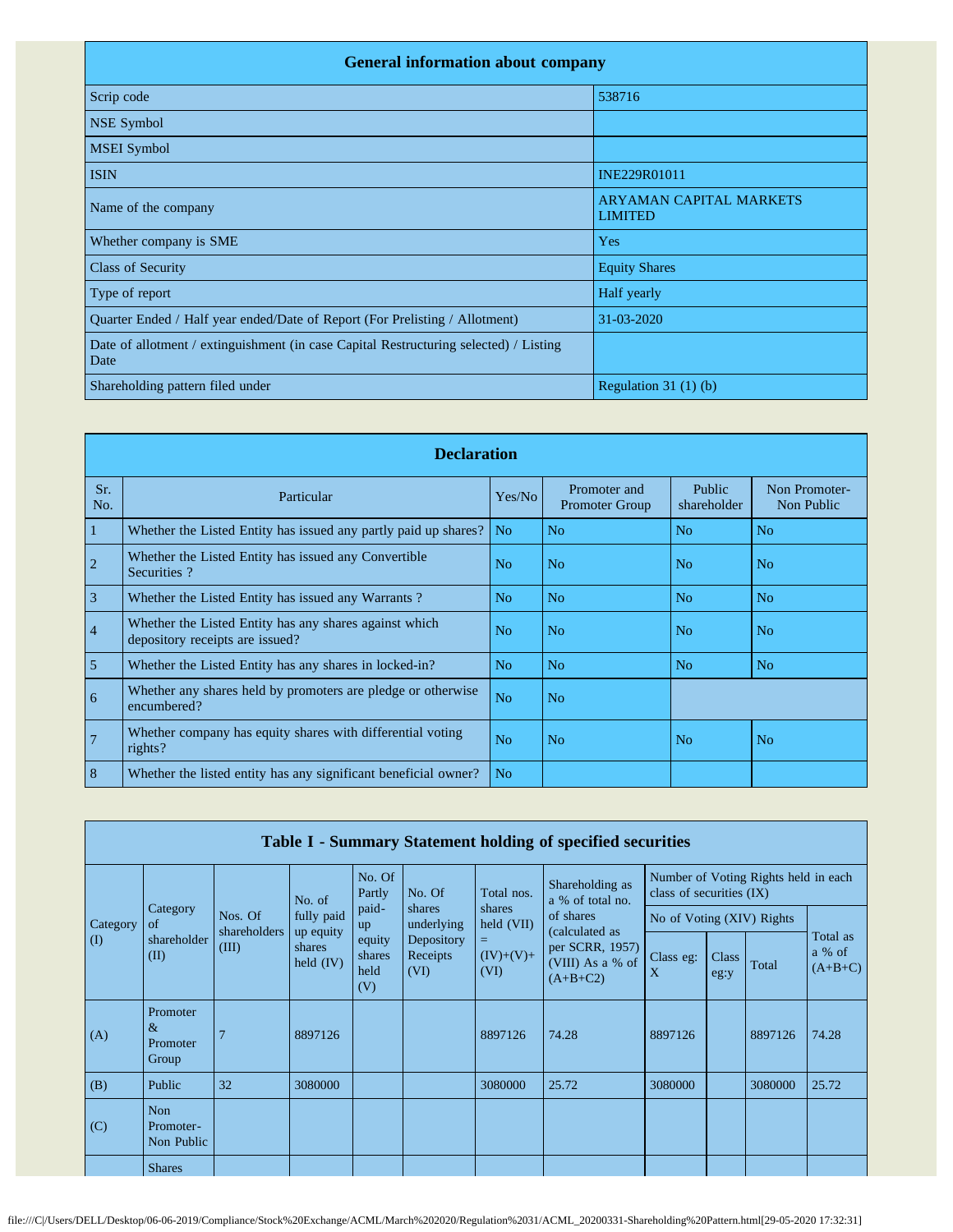| (C1) | underlying<br><b>DRs</b>                              |    |          |  |          |     |          |              |  |
|------|-------------------------------------------------------|----|----------|--|----------|-----|----------|--------------|--|
| (C2) | <b>Shares</b><br>held by<br>Employee<br><b>Trusts</b> |    |          |  |          |     |          |              |  |
|      | Total                                                 | 39 | 11977126 |  | 11977126 | 100 | 11977126 | 11977126 100 |  |

|                   |                                                   |                                                                                                                                            |             |                                                           | Table I - Summary Statement holding of specified securities                              |                                                                       |                                        |                                                         |                                                                               |                                       |  |
|-------------------|---------------------------------------------------|--------------------------------------------------------------------------------------------------------------------------------------------|-------------|-----------------------------------------------------------|------------------------------------------------------------------------------------------|-----------------------------------------------------------------------|----------------------------------------|---------------------------------------------------------|-------------------------------------------------------------------------------|---------------------------------------|--|
| Category          | Category<br>of<br>shareholder<br>(II)<br>Promoter | No. Of<br>No. of<br><b>Shares</b><br><b>Shares</b><br>Underlying<br>Outstanding<br>convertible<br>Warrants<br>securities<br>$(X_i)$<br>(X) | Underlying  | No. Of Shares<br>Underlying<br>Outstanding<br>convertible | Shareholding, as a %<br>assuming full<br>conversion of<br>convertible securities (       |                                                                       | Number of<br>Locked in<br>shares (XII) |                                                         | Number of<br><b>Shares</b><br>pledged or<br>otherwise<br>encumbered<br>(XIII) | Number of<br>equity shares<br>held in |  |
| $\textcircled{1}$ |                                                   |                                                                                                                                            | Outstanding | securities and<br>No. Of<br>Warrants (Xi)<br>(a)          | as a percentage of<br>diluted share capital)<br>$(XI)=(VII)+(X) As a$<br>% of $(A+B+C2)$ | As a<br>$%$ of<br>No.<br>total<br><b>Shares</b><br>(a)<br>held<br>(b) | No.<br>(a)                             | As a<br>$%$ of<br>total<br><b>Shares</b><br>held<br>(b) | dematerialized<br>form $(XIV)$                                                |                                       |  |
| (A)               | $\&$<br>Promoter<br>Group                         |                                                                                                                                            |             |                                                           | 74.28                                                                                    |                                                                       |                                        |                                                         |                                                                               | 8897126                               |  |
| (B)               | Public                                            |                                                                                                                                            |             |                                                           | 25.72                                                                                    |                                                                       |                                        |                                                         |                                                                               | 3080000                               |  |
| (C)               | <b>Non</b><br>Promoter-<br>Non Public             |                                                                                                                                            |             |                                                           |                                                                                          |                                                                       |                                        |                                                         |                                                                               |                                       |  |
| (C1)              | <b>Shares</b><br>underlying<br><b>DRs</b>         |                                                                                                                                            |             |                                                           |                                                                                          |                                                                       |                                        |                                                         |                                                                               |                                       |  |
| (C2)              | Shares held<br>by<br>Employee<br><b>Trusts</b>    |                                                                                                                                            |             |                                                           |                                                                                          |                                                                       |                                        |                                                         |                                                                               |                                       |  |
|                   | Total                                             |                                                                                                                                            |             |                                                           | 100                                                                                      |                                                                       |                                        |                                                         |                                                                               | 11977126                              |  |

|                    | Table II - Statement showing shareholding pattern of the Promoter and Promoter Group |                                  |                                                                                           |                 |                                              |                                                 |                                                                                                                                  |                                                                  |               |         |                                             |
|--------------------|--------------------------------------------------------------------------------------|----------------------------------|-------------------------------------------------------------------------------------------|-----------------|----------------------------------------------|-------------------------------------------------|----------------------------------------------------------------------------------------------------------------------------------|------------------------------------------------------------------|---------------|---------|---------------------------------------------|
|                    |                                                                                      |                                  | No. of                                                                                    | No.<br>Of       |                                              |                                                 | Shareholding<br>as a % of<br>total no. of<br>shares<br>(calculated<br>as per<br>SCRR.<br>1957) (VIII)<br>As a % of<br>$(A+B+C2)$ | Number of Voting Rights held in<br>each class of securities (IX) |               |         |                                             |
|                    | Category $\&$<br>Name of the<br>Shareholders (I)                                     |                                  |                                                                                           | Partly<br>paid- | No. Of<br>Total nos.<br>shares<br>shares     | No of Voting (XIV) Rights                       |                                                                                                                                  |                                                                  | Total         |         |                                             |
| Sr.                |                                                                                      | Nos. Of<br>shareholders<br>(III) | fully paid<br>up equity<br>up<br>equity<br>shares<br>held $(IV)$<br>shares<br>held<br>(V) |                 | underlying<br>Depository<br>Receipts<br>(VI) | $\text{held (VII)}$<br>=<br>$(IV)+(V)+$<br>(VI) |                                                                                                                                  | Class eg:<br>$\mathbf{X}$                                        | Class<br>eg:y | Total   | as a $%$<br>of<br>Total<br>Voting<br>rights |
| $\overline{A}$     | Table II - Statement showing shareholding pattern of the Promoter and Promoter Group |                                  |                                                                                           |                 |                                              |                                                 |                                                                                                                                  |                                                                  |               |         |                                             |
| (1)                | Indian                                                                               |                                  |                                                                                           |                 |                                              |                                                 |                                                                                                                                  |                                                                  |               |         |                                             |
| (a)                | Individuals/Hindu<br>undivided Family                                                | 6                                | 6                                                                                         |                 |                                              | 6                                               | $\overline{0}$                                                                                                                   | 6                                                                |               | 6       | $\theta$                                    |
| (d)                | Any Other<br>(specify)                                                               |                                  | 8897120                                                                                   |                 |                                              | 8897120                                         | 74.28                                                                                                                            | 8897120                                                          |               | 8897120 | 74.28                                       |
| Sub-Total $(A)(1)$ |                                                                                      |                                  | 8897126                                                                                   |                 |                                              | 8897126                                         | 74.28                                                                                                                            | 8897126                                                          |               | 8897126 | 74.28                                       |
|                    |                                                                                      |                                  |                                                                                           |                 |                                              |                                                 |                                                                                                                                  |                                                                  |               |         |                                             |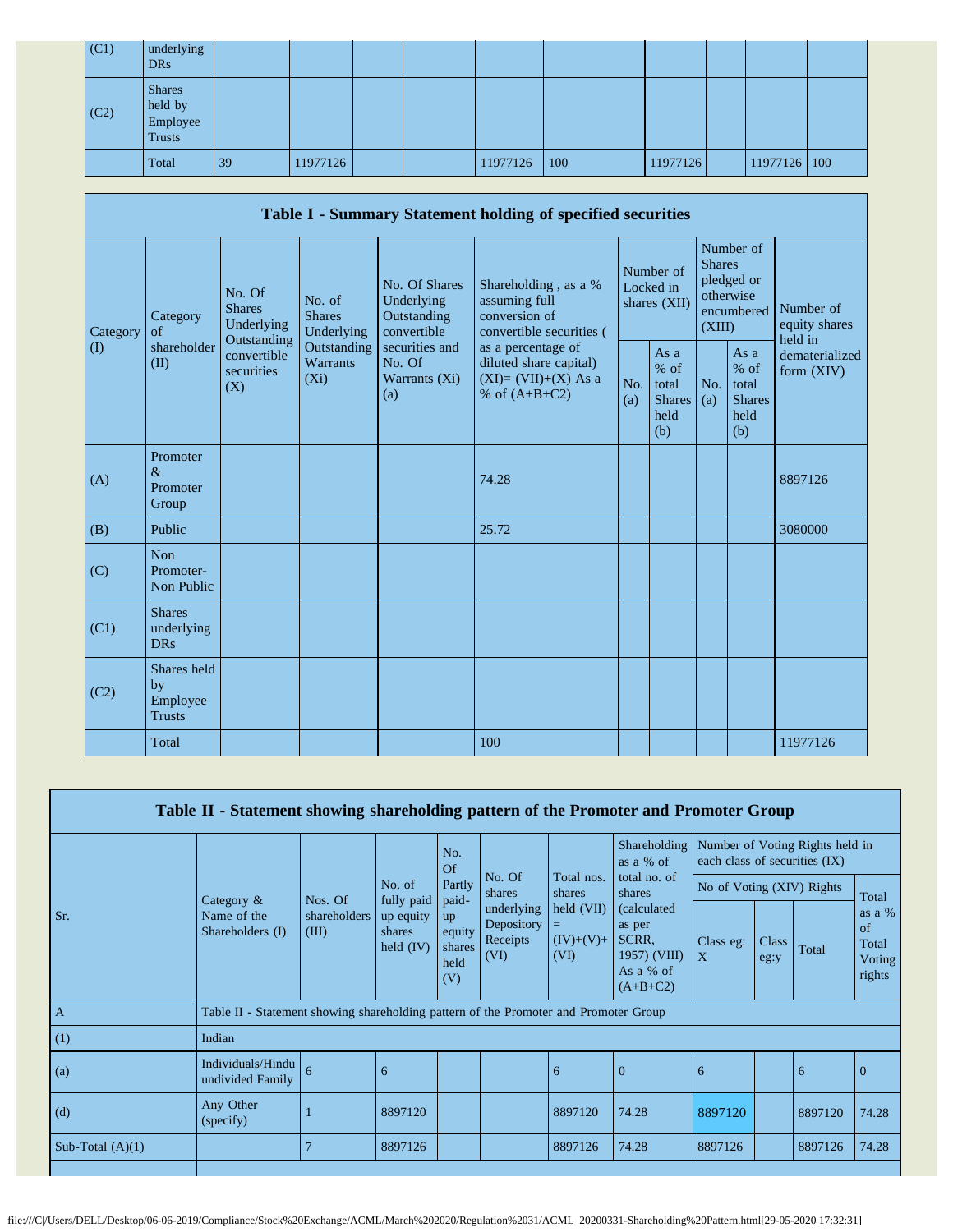| (2)                                                                         | Foreign                                                                                                             |                                                                                               |          |  |  |          |       |          |  |          |       |
|-----------------------------------------------------------------------------|---------------------------------------------------------------------------------------------------------------------|-----------------------------------------------------------------------------------------------|----------|--|--|----------|-------|----------|--|----------|-------|
| Total Shareholding of<br>Promoter and Promoter<br>Group $(A)=(A)(1)+(A)(2)$ |                                                                                                                     | $\overline{7}$                                                                                | 8897126  |  |  | 8897126  | 74.28 | 8897126  |  | 8897126  | 74.28 |
| $\, {\bf B}$                                                                | Table III - Statement showing shareholding pattern of the Public shareholder                                        |                                                                                               |          |  |  |          |       |          |  |          |       |
| (1)                                                                         | <b>Institutions</b>                                                                                                 |                                                                                               |          |  |  |          |       |          |  |          |       |
| (3)                                                                         | Non-institutions                                                                                                    |                                                                                               |          |  |  |          |       |          |  |          |       |
| (a(i))                                                                      | Individuals -<br><i>i.Individual</i><br>shareholders<br>holding nominal<br>share capital up<br>to Rs. 2 lakhs.      | 9                                                                                             | 110000   |  |  | 110000   | 0.92  | 110000   |  | 110000   | 0.92  |
| (a(ii))                                                                     | Individuals - ii.<br>Individual<br>shareholders<br>holding nominal<br>share capital in<br>excess of Rs. 2<br>lakhs. | 12                                                                                            | 1495000  |  |  | 1495000  | 12.48 | 1495000  |  | 1495000  | 12.48 |
| (e)                                                                         | Any Other<br>(specify)                                                                                              | 11                                                                                            | 1475000  |  |  | 1475000  | 12.32 | 1475000  |  | 1475000  | 12.32 |
| Sub-Total $(B)(3)$                                                          |                                                                                                                     | 32                                                                                            | 3080000  |  |  | 3080000  | 25.72 | 3080000  |  | 3080000  | 25.72 |
| <b>Total Public</b><br>Shareholding<br>$(B)=(B)(1)+(B)(2)+(B)(3)$           |                                                                                                                     | 32                                                                                            | 3080000  |  |  | 3080000  | 25.72 | 3080000  |  | 3080000  | 25.72 |
| $\overline{C}$                                                              |                                                                                                                     | Table IV - Statement showing shareholding pattern of the Non Promoter- Non Public shareholder |          |  |  |          |       |          |  |          |       |
| Total $(A+B+C2)$                                                            |                                                                                                                     | 39                                                                                            | 11977126 |  |  | 11977126 | 100   | 11977126 |  | 11977126 | 100   |
| Total $(A+B+C)$                                                             |                                                                                                                     | 39                                                                                            | 11977126 |  |  | 11977126 | 100   | 11977126 |  | 11977126 | 100   |

|                                                                                    |                                                                               |                                       |                                                           | Table II - Statement showing shareholding pattern of the Promoter and Promoter Group      |            |                                                         |                         |                                                         |                                       |  |
|------------------------------------------------------------------------------------|-------------------------------------------------------------------------------|---------------------------------------|-----------------------------------------------------------|-------------------------------------------------------------------------------------------|------------|---------------------------------------------------------|-------------------------|---------------------------------------------------------|---------------------------------------|--|
| Sr.                                                                                | No. Of<br><b>Shares</b><br>Underlying<br>Outstanding                          | No. of<br><b>Shares</b><br>Underlying | No. Of Shares<br>Underlying<br>Outstanding<br>convertible | Shareholding, as a<br>% assuming full<br>conversion of<br>convertible securities          |            | Number of<br>Locked in<br>shares (XII)                  | <b>Shares</b><br>(XIII) | Number of<br>pledged or<br>otherwise<br>encumbered      | Number of<br>equity shares<br>held in |  |
|                                                                                    | Outstanding<br>convertible<br><b>Warrants</b><br>securities<br>$(X_i)$<br>(X) |                                       | securities and<br>No. Of<br>Warrants (Xi)<br>(a)          | (as a percentage of<br>diluted share capital)<br>$(XI)=(VII)+(X) As$<br>a % of $(A+B+C2)$ | No.<br>(a) | As a<br>$%$ of<br>total<br><b>Shares</b><br>held<br>(b) | No.<br>(a)              | As a<br>$%$ of<br>total<br><b>Shares</b><br>held<br>(b) | dematerialized<br>form (XIV)          |  |
| $\mathbf{A}$                                                                       |                                                                               |                                       |                                                           | Table II - Statement showing shareholding pattern of the Promoter and Promoter Group      |            |                                                         |                         |                                                         |                                       |  |
| (1)                                                                                | Indian                                                                        |                                       |                                                           |                                                                                           |            |                                                         |                         |                                                         |                                       |  |
| (a)                                                                                |                                                                               |                                       |                                                           | $\Omega$                                                                                  |            |                                                         |                         |                                                         | 6                                     |  |
| (d)                                                                                |                                                                               |                                       |                                                           | 74.28                                                                                     |            |                                                         |                         |                                                         | 8897120                               |  |
| Sub-Total $(A)(1)$                                                                 |                                                                               |                                       |                                                           | 74.28                                                                                     |            |                                                         |                         |                                                         | 8897126                               |  |
| (2)                                                                                | Foreign                                                                       |                                       |                                                           |                                                                                           |            |                                                         |                         |                                                         |                                       |  |
| Total Shareholding of<br><b>Promoter and Promoter</b><br>Group $(A)=(A)(1)+(A)(2)$ |                                                                               |                                       |                                                           | 74.28                                                                                     |            |                                                         |                         |                                                         | 8897126                               |  |
| $\, {\bf B}$                                                                       | Table III - Statement showing shareholding pattern of the Public shareholder  |                                       |                                                           |                                                                                           |            |                                                         |                         |                                                         |                                       |  |
| (1)                                                                                | <b>Institutions</b>                                                           |                                       |                                                           |                                                                                           |            |                                                         |                         |                                                         |                                       |  |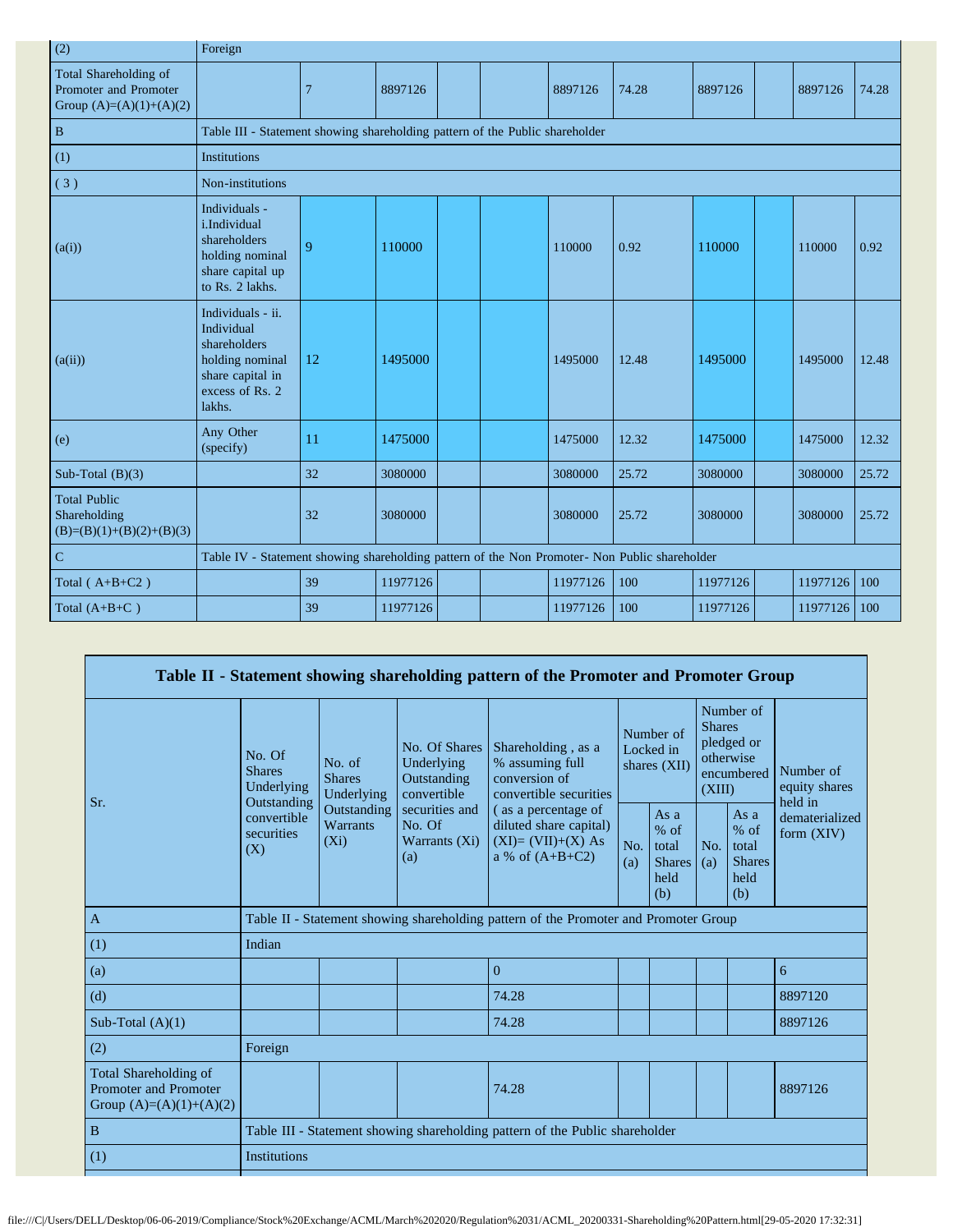| (3)                                                               | Non-institutions |                                                                                               |  |       |  |  |  |  |          |
|-------------------------------------------------------------------|------------------|-----------------------------------------------------------------------------------------------|--|-------|--|--|--|--|----------|
| (a(i))                                                            |                  |                                                                                               |  | 0.92  |  |  |  |  | 110000   |
| (a(ii))                                                           |                  |                                                                                               |  | 12.48 |  |  |  |  | 1495000  |
| (e)                                                               |                  |                                                                                               |  | 12.32 |  |  |  |  | 1475000  |
| Sub-Total $(B)(3)$                                                |                  |                                                                                               |  | 25.72 |  |  |  |  | 3080000  |
| <b>Total Public</b><br>Shareholding<br>$(B)=(B)(1)+(B)(2)+(B)(3)$ |                  |                                                                                               |  | 25.72 |  |  |  |  | 3080000  |
| $\mathcal{C}$                                                     |                  | Table IV - Statement showing shareholding pattern of the Non Promoter- Non Public shareholder |  |       |  |  |  |  |          |
| Total ( $A+B+C2$ )                                                |                  |                                                                                               |  | 100   |  |  |  |  | 11977126 |
| Total $(A+B+C)$                                                   |                  |                                                                                               |  | 100   |  |  |  |  | 11977126 |

|                                                                                                                      |                                                               |                                                  | <b>Individuals/Hindu undivided Family</b>       |                                                 |                                      |                              |
|----------------------------------------------------------------------------------------------------------------------|---------------------------------------------------------------|--------------------------------------------------|-------------------------------------------------|-------------------------------------------------|--------------------------------------|------------------------------|
| Searial No.                                                                                                          | $\mathbf{1}$                                                  | $\overline{c}$                                   | 3                                               | $\overline{4}$                                  | 5                                    | $\overline{6}$               |
| Name of the<br>Shareholders (I)                                                                                      | <b>DEVIDAS</b><br><b>BALIRAM</b><br><b>CHOUDHARI</b>          | <b>DEEPAK</b><br><b>PRAKASH</b><br><b>BIYANI</b> | <b>SHRIPAL</b><br><b>SHRENIK</b><br><b>SHAH</b> | <b>SHREYAS</b><br><b>SHRENIK</b><br><b>SHAH</b> | <b>NEHAR KEVAL</b><br><b>SAKARIA</b> | <b>DILIP</b><br><b>SINGH</b> |
| PAN (II)                                                                                                             | AFTPC7025B                                                    | AIFPB8514K                                       | <b>BBTPS8152C</b>                               | BEOPS6554N                                      | BFXPS5921M                           | BSPPS5948M                   |
| No. of fully paid<br>up equity shares<br>held (IV)                                                                   | $\mathbf{1}$                                                  | 1                                                | 1                                               | $\mathbf{1}$                                    | 1                                    | 1                            |
| No. Of Partly<br>paid-up equity<br>shares held (V)                                                                   |                                                               |                                                  |                                                 |                                                 |                                      |                              |
| No. Of shares<br>underlying<br>Depository<br>Receipts (VI)                                                           |                                                               |                                                  |                                                 |                                                 |                                      |                              |
| Total nos. shares<br>held $(VII) =$<br>$(IV)+(V)+(VI)$                                                               | 1                                                             | 1                                                | 1                                               | $\mathbf{1}$                                    | 1                                    | 1                            |
| Shareholding as a<br>% of total no. of<br>shares (calculated<br>as per SCRR,<br>1957) (VIII) As a<br>% of $(A+B+C2)$ | $\overline{0}$                                                | $\boldsymbol{0}$                                 | $\overline{0}$                                  | $\boldsymbol{0}$                                | $\mathbf{0}$                         | $\boldsymbol{0}$             |
|                                                                                                                      | Number of Voting Rights held in each class of securities (IX) |                                                  |                                                 |                                                 |                                      |                              |
| Class eg:X                                                                                                           | $\mathbf{1}$                                                  | 1                                                | $\mathbf{1}$                                    | $\mathbf{1}$                                    | $\mathbf{1}$                         | $\mathbf{1}$                 |
| Class eg:y                                                                                                           |                                                               |                                                  |                                                 |                                                 |                                      |                              |
| Total                                                                                                                | $\mathbf{1}$                                                  | $\mathbf{1}$                                     | $\mathbf{1}$                                    | $\mathbf{1}$                                    | $\mathbf{1}$                         | $\mathbf{1}$                 |
| Total as a % of<br><b>Total Voting rights</b>                                                                        | $\theta$                                                      | $\overline{0}$                                   | $\overline{0}$                                  | $\mathbf{0}$                                    | $\overline{0}$                       | $\overline{0}$               |
| No. Of Shares<br>Underlying<br>Outstanding<br>convertible<br>securities $(X)$                                        |                                                               |                                                  |                                                 |                                                 |                                      |                              |
| No. of Shares<br>Underlying<br>Outstanding<br>Warrants (Xi)                                                          |                                                               |                                                  |                                                 |                                                 |                                      |                              |
| No. Of Shares<br>Underlying                                                                                          |                                                               |                                                  |                                                 |                                                 |                                      |                              |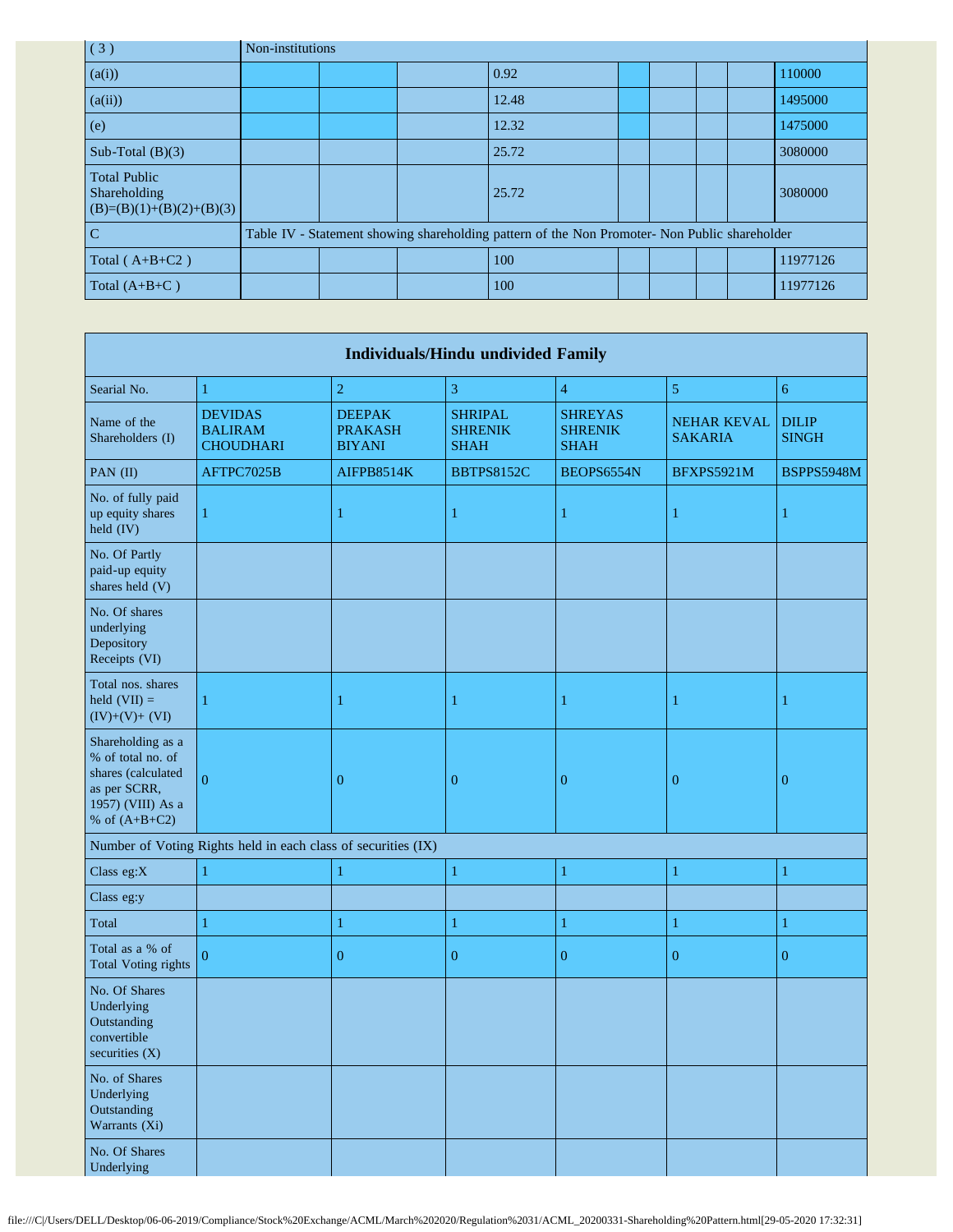| Outstanding<br>convertible<br>securities and No.<br>Of Warrants (Xi)<br>(a)                                                                                                                |                                                         |                |          |              |                |   |
|--------------------------------------------------------------------------------------------------------------------------------------------------------------------------------------------|---------------------------------------------------------|----------------|----------|--------------|----------------|---|
| Shareholding, as a<br>% assuming full<br>conversion of<br>convertible<br>securities (as a<br>percentage of<br>diluted share<br>capital) $(XI)=$<br>$(VII)+(Xi)(a)$ As a<br>% of $(A+B+C2)$ | $\overline{0}$                                          | $\overline{0}$ | $\theta$ | $\mathbf{0}$ | $\overline{0}$ | 0 |
| Number of Locked in shares (XII)                                                                                                                                                           |                                                         |                |          |              |                |   |
| No. $(a)$                                                                                                                                                                                  |                                                         |                |          |              |                |   |
| As a % of total<br>Shares held (b)                                                                                                                                                         |                                                         |                |          |              |                |   |
|                                                                                                                                                                                            | Number of Shares pledged or otherwise encumbered (XIII) |                |          |              |                |   |
| No. $(a)$                                                                                                                                                                                  |                                                         |                |          |              |                |   |
| As a % of total<br>Shares held (b)                                                                                                                                                         |                                                         |                |          |              |                |   |
| Number of equity<br>shares held in<br>dematerialized<br>form (XIV)                                                                                                                         |                                                         | -1             | 1        | 1            | 1              |   |
| Reason for not providing PAN                                                                                                                                                               |                                                         |                |          |              |                |   |
| Reason for not<br>providing PAN                                                                                                                                                            |                                                         |                |          |              |                |   |
| Shareholder type                                                                                                                                                                           |                                                         |                |          |              |                |   |

| <b>Individuals/Hindu undivided Family</b>                                                                            |                       |  |  |  |  |  |
|----------------------------------------------------------------------------------------------------------------------|-----------------------|--|--|--|--|--|
| Searial No.                                                                                                          |                       |  |  |  |  |  |
| Name of the<br>Shareholders (I)                                                                                      | Click here to go back |  |  |  |  |  |
| PAN (II)                                                                                                             | Total                 |  |  |  |  |  |
| No. of fully paid<br>up equity shares<br>held (IV)                                                                   | 6                     |  |  |  |  |  |
| No. Of Partly<br>paid-up equity<br>shares held (V)                                                                   |                       |  |  |  |  |  |
| No. Of shares<br>underlying<br>Depository<br>Receipts (VI)                                                           |                       |  |  |  |  |  |
| Total nos. shares<br>held $(VII) =$<br>$(IV)+(V)+(VI)$                                                               | 6                     |  |  |  |  |  |
| Shareholding as a<br>% of total no. of<br>shares (calculated<br>as per SCRR,<br>1957) (VIII) As a<br>% of $(A+B+C2)$ | $\Omega$              |  |  |  |  |  |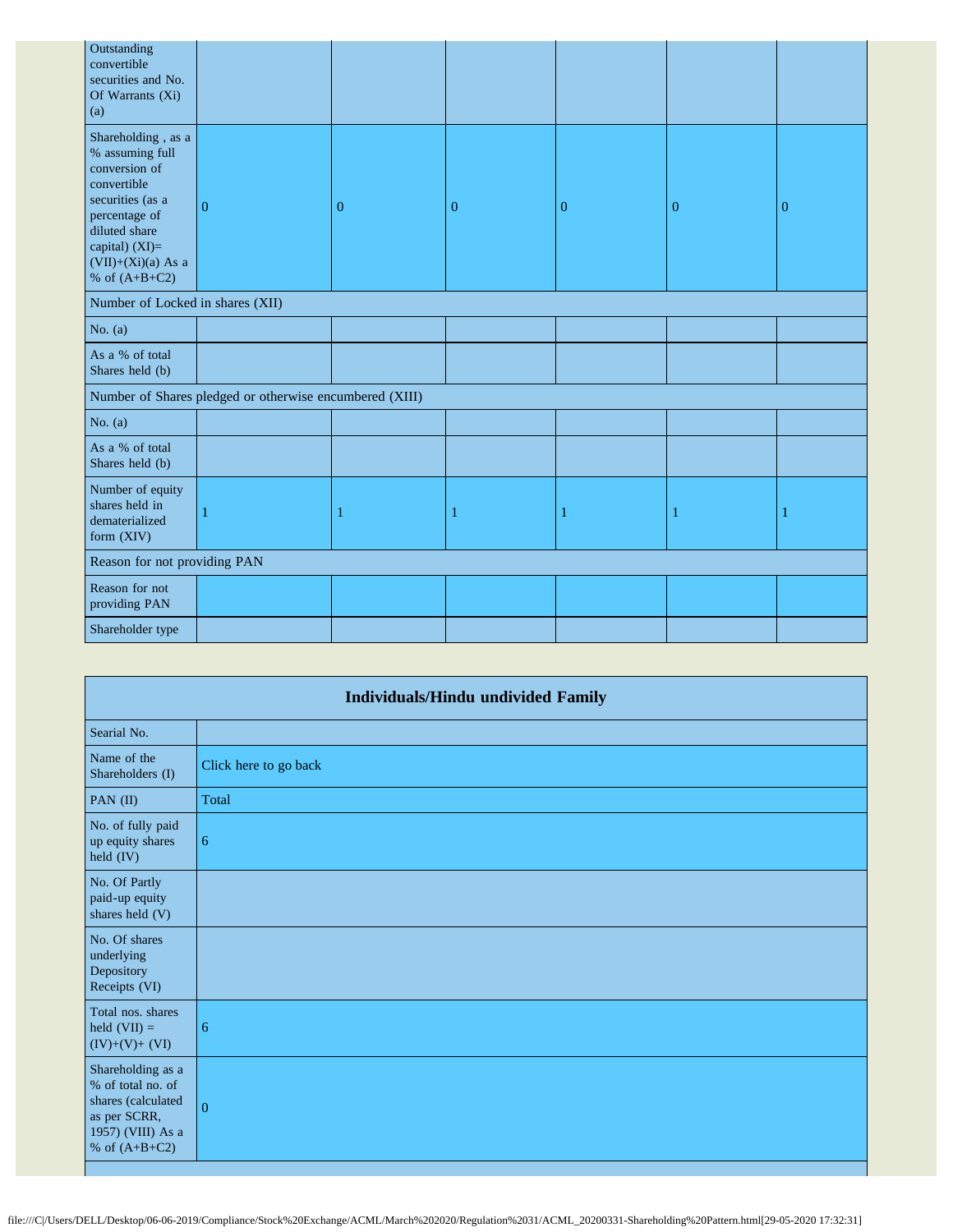| Number of Voting Rights held in each class of securities (IX)                                                                                                                            |                                                         |  |  |  |  |
|------------------------------------------------------------------------------------------------------------------------------------------------------------------------------------------|---------------------------------------------------------|--|--|--|--|
| Class eg:X                                                                                                                                                                               | $\boldsymbol{6}$                                        |  |  |  |  |
| Class eg:y                                                                                                                                                                               |                                                         |  |  |  |  |
| Total                                                                                                                                                                                    | 6                                                       |  |  |  |  |
| Total as a % of<br><b>Total Voting rights</b>                                                                                                                                            | $\overline{0}$                                          |  |  |  |  |
| No. Of Shares<br>Underlying<br>Outstanding<br>convertible<br>securities $(X)$                                                                                                            |                                                         |  |  |  |  |
| No. of Shares<br>Underlying<br>Outstanding<br>Warrants (Xi)                                                                                                                              |                                                         |  |  |  |  |
| No. Of Shares<br>Underlying<br>Outstanding<br>convertible<br>securities and No.<br>Of Warrants (Xi)<br>(a)                                                                               |                                                         |  |  |  |  |
| Shareholding, as a<br>% assuming full<br>conversion of<br>convertible<br>securities (as a<br>percentage of<br>diluted share<br>capital) (XI)=<br>$(VII)+(Xi)(a)$ As a<br>% of $(A+B+C2)$ | $\mathbf{0}$                                            |  |  |  |  |
| Number of Locked in shares (XII)                                                                                                                                                         |                                                         |  |  |  |  |
| No. $(a)$                                                                                                                                                                                |                                                         |  |  |  |  |
| As a % of total<br>Shares held (b)                                                                                                                                                       |                                                         |  |  |  |  |
|                                                                                                                                                                                          | Number of Shares pledged or otherwise encumbered (XIII) |  |  |  |  |
| No. $(a)$                                                                                                                                                                                |                                                         |  |  |  |  |
| As a % of total<br>Shares held (b)                                                                                                                                                       |                                                         |  |  |  |  |
| Number of equity<br>shares held in<br>dematerialized<br>form (XIV)                                                                                                                       | $\boldsymbol{6}$                                        |  |  |  |  |
| Reason for not providing PAN                                                                                                                                                             |                                                         |  |  |  |  |
| Reason for not<br>providing PAN                                                                                                                                                          |                                                         |  |  |  |  |
| Shareholder type                                                                                                                                                                         |                                                         |  |  |  |  |

| Any Other (specify)             |                                    |                       |  |  |
|---------------------------------|------------------------------------|-----------------------|--|--|
| Searial No.                     |                                    |                       |  |  |
| Category                        | <b>Bodies Corporate</b>            | Click here to go back |  |  |
| Name of the<br>Shareholders (I) | ARYAMAN FINANCIAL SERVICES LIMITED |                       |  |  |
|                                 |                                    |                       |  |  |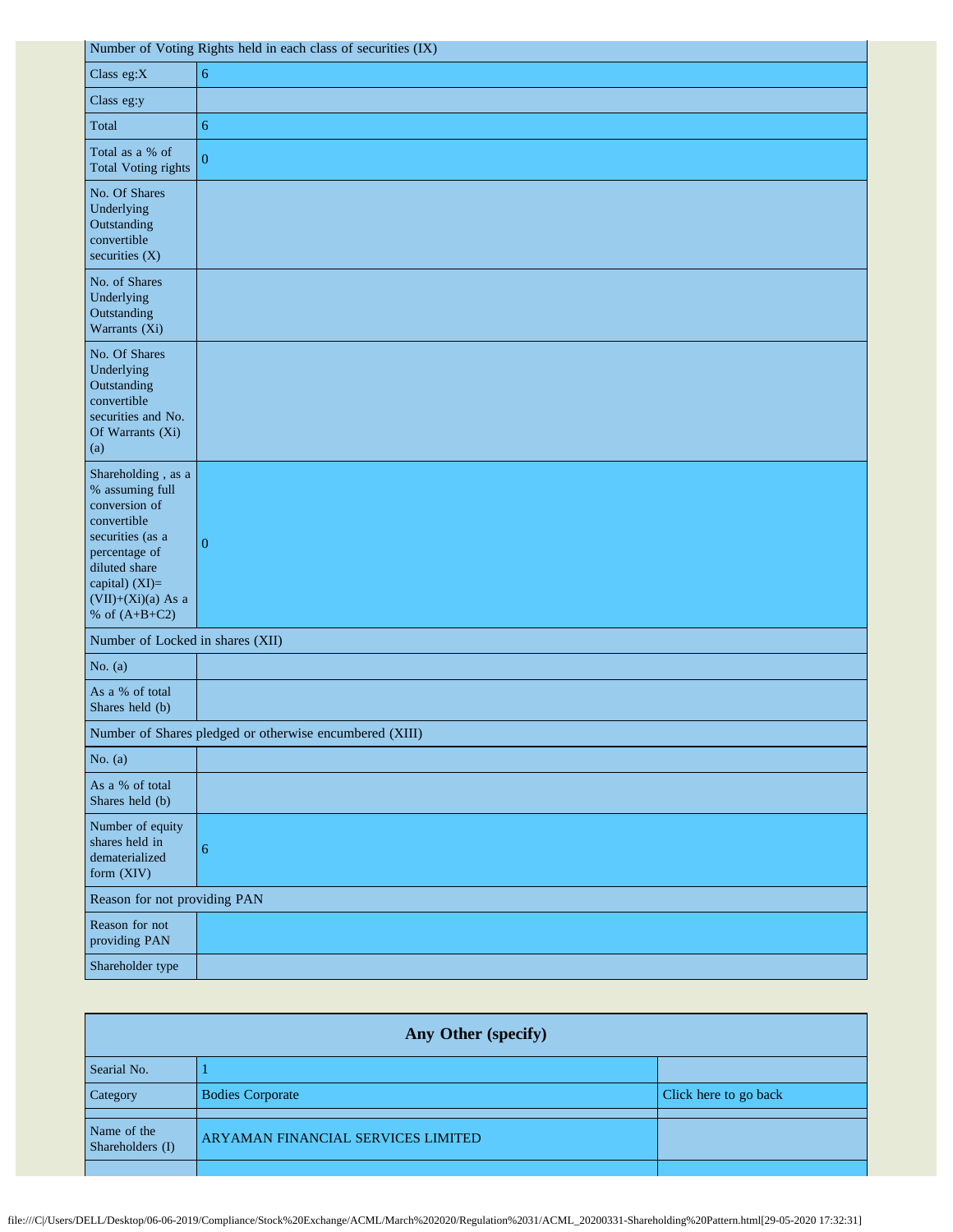| PAN (II)                                                                                                                                                                           | AABCA1376P                                                    | Total        |
|------------------------------------------------------------------------------------------------------------------------------------------------------------------------------------|---------------------------------------------------------------|--------------|
| No. of the<br>Shareholders (I)                                                                                                                                                     | $\mathbf{1}$                                                  | $\mathbf{1}$ |
| No. of fully paid<br>up equity shares<br>$\text{held (IV)}$                                                                                                                        | 8897120                                                       | 8897120      |
| No. Of Partly<br>paid-up equity<br>shares held (V)                                                                                                                                 |                                                               |              |
| No. Of shares<br>underlying<br>Depository<br>Receipts (VI)                                                                                                                         |                                                               |              |
| Total nos. shares<br>held $(VII) =$<br>$(IV)+(V)+(VI)$                                                                                                                             | 8897120                                                       | 8897120      |
| Shareholding as a<br>% of total no. of<br>shares (calculated<br>as per SCRR,<br>1957) (VIII) As a<br>% of $(A+B+C2)$                                                               | 74.28                                                         | 74.28        |
|                                                                                                                                                                                    | Number of Voting Rights held in each class of securities (IX) |              |
| Class eg: X                                                                                                                                                                        | 8897120                                                       | 8897120      |
| Class eg:y                                                                                                                                                                         |                                                               |              |
| Total                                                                                                                                                                              | 8897120                                                       | 8897120      |
| Total as a % of<br><b>Total Voting rights</b>                                                                                                                                      | 74.28                                                         | 74.28        |
| No. Of Shares<br>Underlying<br>Outstanding<br>convertible<br>securities $(X)$                                                                                                      |                                                               |              |
| No. of Shares<br>Underlying<br>Outstanding<br>Warrants (Xi)                                                                                                                        |                                                               |              |
| No. Of Shares<br>Underlying<br>Outstanding<br>convertible<br>securities and No.<br>Of Warrants (Xi)<br>(a)                                                                         |                                                               |              |
| Shareholding, as a<br>% assuming full<br>conversion of<br>convertible<br>securities (as a<br>percentage of<br>diluted share<br>capital) (XI)=<br>(VII)+(X) As a %<br>of $(A+B+C2)$ | 74.28                                                         | 74.28        |
| Number of Locked in shares (XII)                                                                                                                                                   |                                                               |              |
| No. $(a)$                                                                                                                                                                          |                                                               |              |
| As a % of total<br>Shares held (b)                                                                                                                                                 |                                                               |              |
|                                                                                                                                                                                    | Number of Shares pledged or otherwise encumbered (XIII)       |              |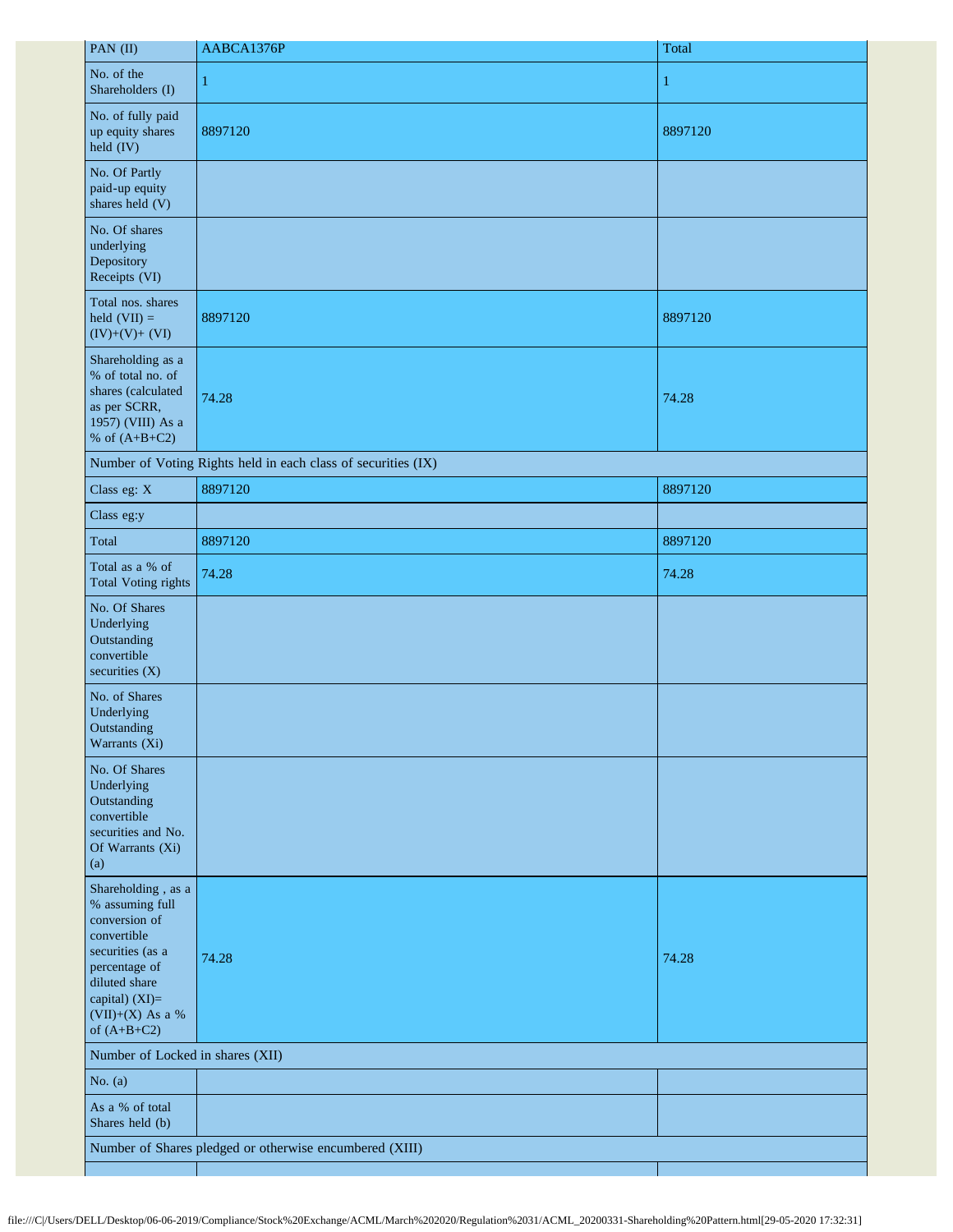| No. $(a)$                                                            |         |         |
|----------------------------------------------------------------------|---------|---------|
| As a % of total<br>Shares held (b)                                   |         |         |
| Number of equity<br>shares held in<br>dematerialized<br>form $(XIV)$ | 8897120 | 8897120 |
| Reason for not providing PAN                                         |         |         |
| Reason for not<br>providing PAN                                      |         |         |
| Shareholder type                                                     |         |         |

| Individuals - ii. Individual shareholders holding nominal share capital in excess of Rs. 2 lakhs.                    |                                                    |                                                               |                                 |                                                      |                                                            |                                    |
|----------------------------------------------------------------------------------------------------------------------|----------------------------------------------------|---------------------------------------------------------------|---------------------------------|------------------------------------------------------|------------------------------------------------------------|------------------------------------|
| Searial No.                                                                                                          | $\mathbf{1}$                                       | $\overline{2}$                                                | 3                               | $\overline{4}$                                       | 5                                                          |                                    |
| Name of the<br>Shareholders (I)                                                                                      | <b>AJAYKUMAR</b><br><b>RASIKLAL</b><br><b>SHAH</b> | <b>AMRUTLAL</b><br><b>GORDHANDAS</b><br><b>THOBHANI</b>       | <b>DAMODAR</b><br><b>SHARMA</b> | <b>SHAH</b><br><b>REKHABEN</b><br><b>MUKESHKUMAR</b> | <b>VARSHABEN</b><br><b>JIGNESHKUMAR</b><br><b>THOBHANI</b> | <b>Click</b><br>here to go<br>back |
| PAN (II)                                                                                                             | AFDPS5684N                                         | ABDPT0050D                                                    | AZFPS9338D                      | ADKPS5219A                                           | ADSPT9849F                                                 | Total                              |
| No. of fully paid<br>up equity shares<br>held (IV)                                                                   | 195000                                             | 195000                                                        | 270000                          | 195000                                               | 160000                                                     | 1015000                            |
| No. Of Partly<br>paid-up equity<br>shares held (V)                                                                   |                                                    |                                                               |                                 |                                                      |                                                            |                                    |
| No. Of shares<br>underlying<br>Depository<br>Receipts (VI)                                                           |                                                    |                                                               |                                 |                                                      |                                                            |                                    |
| Total nos. shares<br>held $(VII) =$<br>$(IV)+(V)+(VI)$                                                               | 195000                                             | 195000                                                        | 270000                          | 195000                                               | 160000                                                     | 1015000                            |
| Shareholding as a<br>% of total no. of<br>shares (calculated<br>as per SCRR,<br>1957) (VIII) As a<br>% of $(A+B+C2)$ | 1.63                                               | 1.63                                                          | 2.25                            | 1.63                                                 | 1.34                                                       | 8.47                               |
|                                                                                                                      |                                                    | Number of Voting Rights held in each class of securities (IX) |                                 |                                                      |                                                            |                                    |
| Class eg: X                                                                                                          | 195000                                             | 195000                                                        | 270000                          | 195000                                               | 160000                                                     | 1015000                            |
| Class eg:y                                                                                                           |                                                    |                                                               |                                 |                                                      |                                                            |                                    |
| Total                                                                                                                | 195000                                             | 195000                                                        | 270000                          | 195000                                               | 160000                                                     | 1015000                            |
| Total as a % of<br><b>Total Voting rights</b>                                                                        | 1.63                                               | 1.63                                                          | 2.25                            | 1.63                                                 | 1.34                                                       | 8.47                               |
| No. Of Shares<br>Underlying<br>Outstanding<br>convertible<br>securities (X)                                          |                                                    |                                                               |                                 |                                                      |                                                            |                                    |
| No. of Shares<br>Underlying<br>Outstanding<br>Warrants (Xi)                                                          |                                                    |                                                               |                                 |                                                      |                                                            |                                    |
| No. Of Shares<br>Underlying<br>Outstanding<br>convertible                                                            |                                                    |                                                               |                                 |                                                      |                                                            |                                    |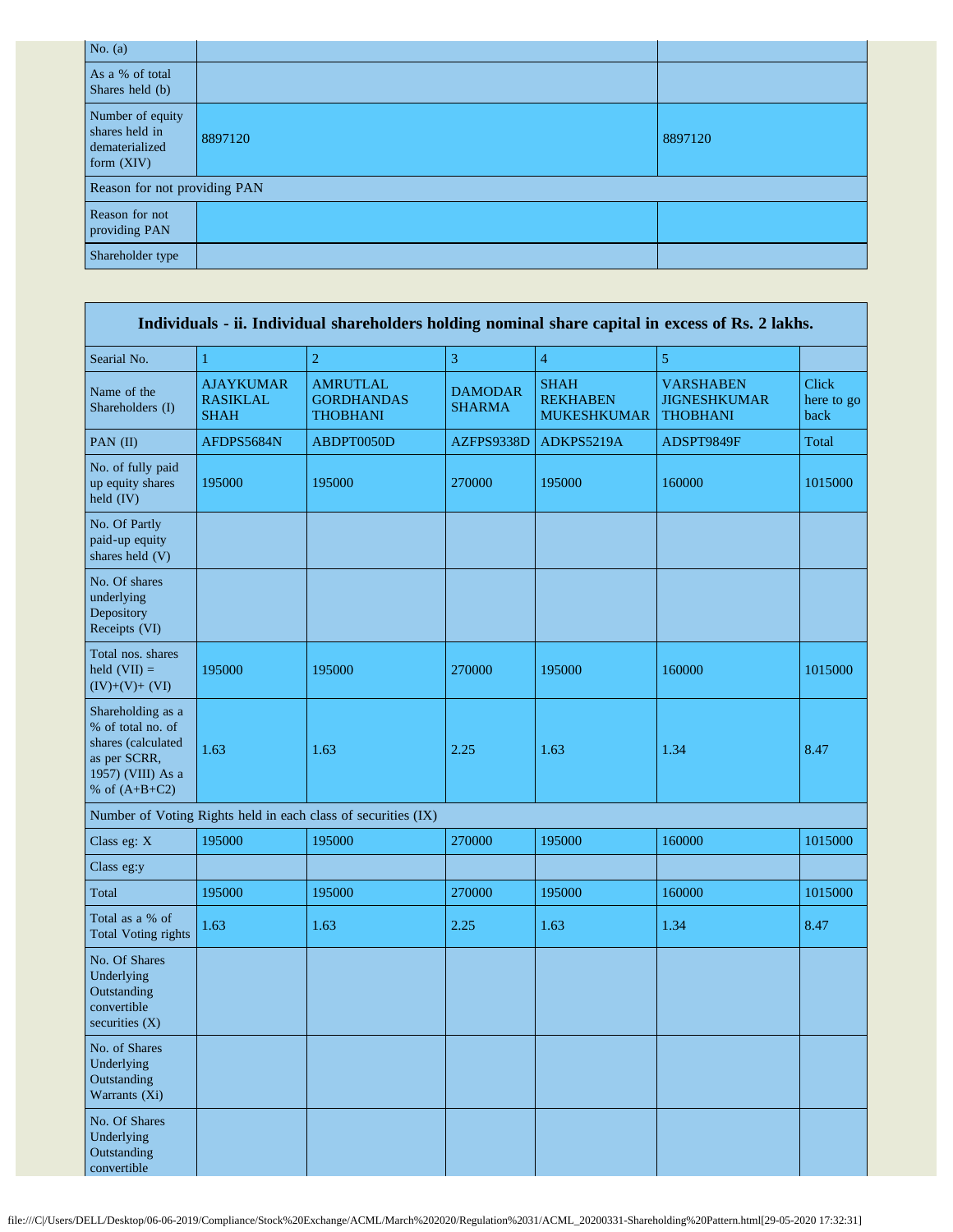| securities and No.<br>Of Warrants (Xi)<br>(a)                                                                                                                                      |        |        |        |        |        |         |
|------------------------------------------------------------------------------------------------------------------------------------------------------------------------------------|--------|--------|--------|--------|--------|---------|
| Shareholding, as a<br>% assuming full<br>conversion of<br>convertible<br>securities (as a<br>percentage of<br>diluted share<br>capital) (XI)=<br>(VII)+(X) As a %<br>of $(A+B+C2)$ | 1.63   | 1.63   | 2.25   | 1.63   | 1.34   | 8.47    |
| Number of Locked in shares (XII)                                                                                                                                                   |        |        |        |        |        |         |
| No. $(a)$                                                                                                                                                                          |        |        |        |        |        |         |
| As a % of total<br>Shares held (b)                                                                                                                                                 |        |        |        |        |        |         |
| Number of equity<br>shares held in<br>dematerialized<br>form (XIV)                                                                                                                 | 195000 | 195000 | 270000 | 195000 | 160000 | 1015000 |
| Reason for not providing PAN                                                                                                                                                       |        |        |        |        |        |         |
| Reason for not<br>providing PAN                                                                                                                                                    |        |        |        |        |        |         |

| Any Other (specify)                                                                                                  |                                             |                                                               |                                                   |                          |  |  |
|----------------------------------------------------------------------------------------------------------------------|---------------------------------------------|---------------------------------------------------------------|---------------------------------------------------|--------------------------|--|--|
| Searial No.                                                                                                          | 1                                           | $\overline{2}$                                                | 3                                                 |                          |  |  |
| Category                                                                                                             | <b>Bodies Corporate</b>                     | <b>Bodies Corporate</b>                                       | <b>Bodies Corporate</b>                           |                          |  |  |
| Category / More<br>than 1 percentage                                                                                 | More than 1 percentage of<br>shareholding   | More than 1 percentage of shareholding                        | More than 1 percentage of<br>shareholding         |                          |  |  |
| Name of the<br>Shareholders (I)                                                                                      | <b>HOLLY ENTERPRISES</b><br>PRIVATE LIMITED | <b>SHRI RAVINDRA MEDIA</b><br><b>VENTURES PRIVATE LIMITED</b> | <b>STELLAR CAPITAL</b><br><b>SERVICES LIMITED</b> | Click here to<br>go back |  |  |
| PAN (II)                                                                                                             | AABCL6428M                                  | AAQCS7925K                                                    | AAACS3356A                                        | Total                    |  |  |
| No. of the<br>Shareholders (I)                                                                                       | 1                                           | 1                                                             | 1                                                 | $\overline{0}$           |  |  |
| No. of fully paid<br>up equity shares<br>held (IV)                                                                   | 175000                                      | 435000                                                        | 460000                                            | $\overline{0}$           |  |  |
| No. Of Partly<br>paid-up equity<br>shares held (V)                                                                   |                                             |                                                               |                                                   |                          |  |  |
| No. Of shares<br>underlying<br>Depository<br>Receipts (VI)                                                           |                                             |                                                               |                                                   |                          |  |  |
| Total nos. shares<br>held $(VII) =$<br>$(IV)+(V)+(VI)$                                                               | 175000                                      | 435000                                                        | 460000                                            | $\overline{0}$           |  |  |
| Shareholding as a<br>% of total no. of<br>shares (calculated<br>as per SCRR,<br>1957) (VIII) As a<br>% of $(A+B+C2)$ | 1.46                                        | 3.63                                                          | 3.84                                              | $\Omega$                 |  |  |
| Number of Voting Rights held in each class of securities (IX)                                                        |                                             |                                                               |                                                   |                          |  |  |
| Class eg: X                                                                                                          | 175000                                      | 435000                                                        | 460000                                            | $\overline{0}$           |  |  |